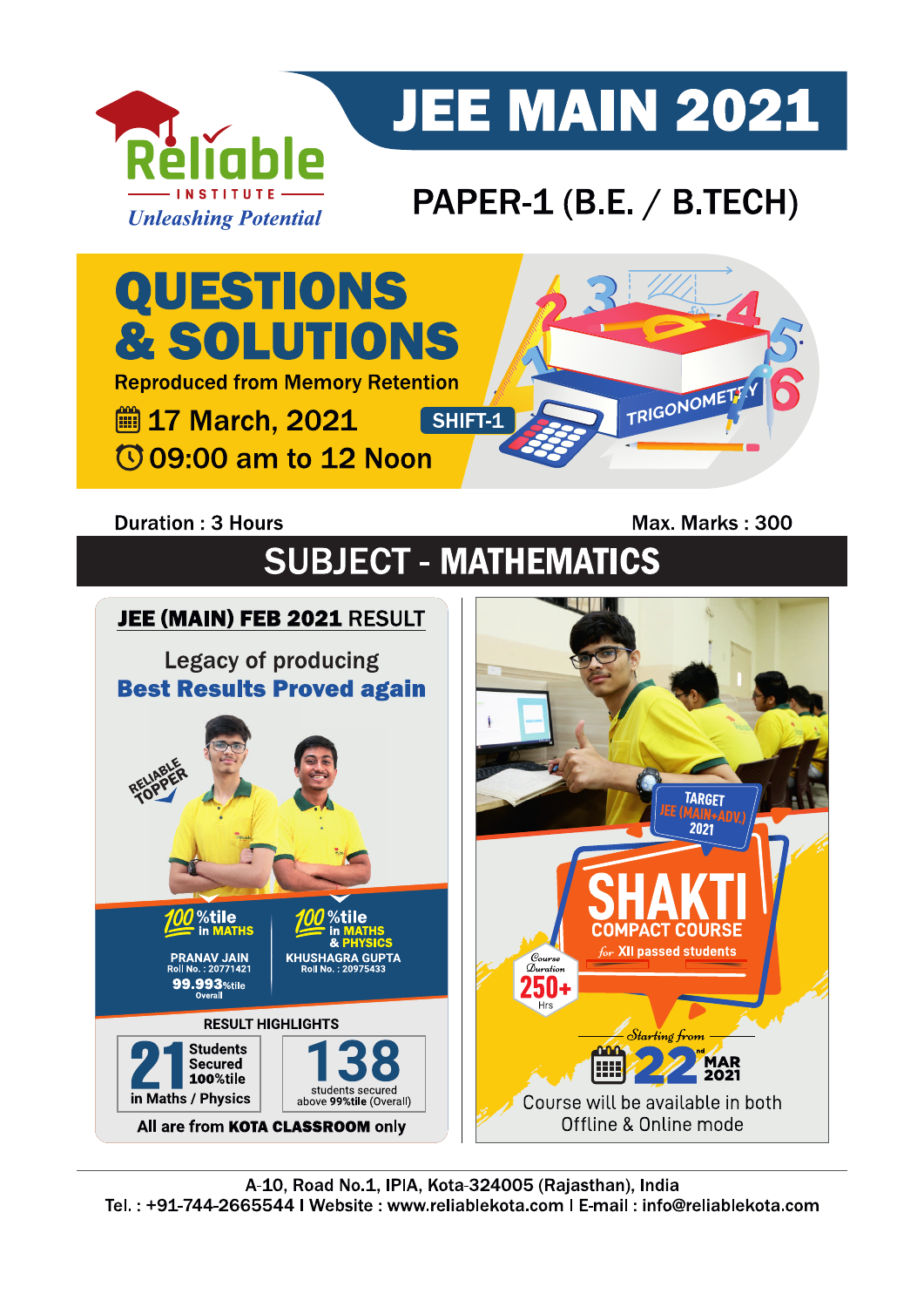

Réliable

### MATHEMATICS

**1.** Let z, iz,  $z + i z$ , are vertices of the triangle then area of this triangle is



**visit us at: www.reliablekota.com, Email: info@reliablekota.com Call us: +91-744-2665544**

**2**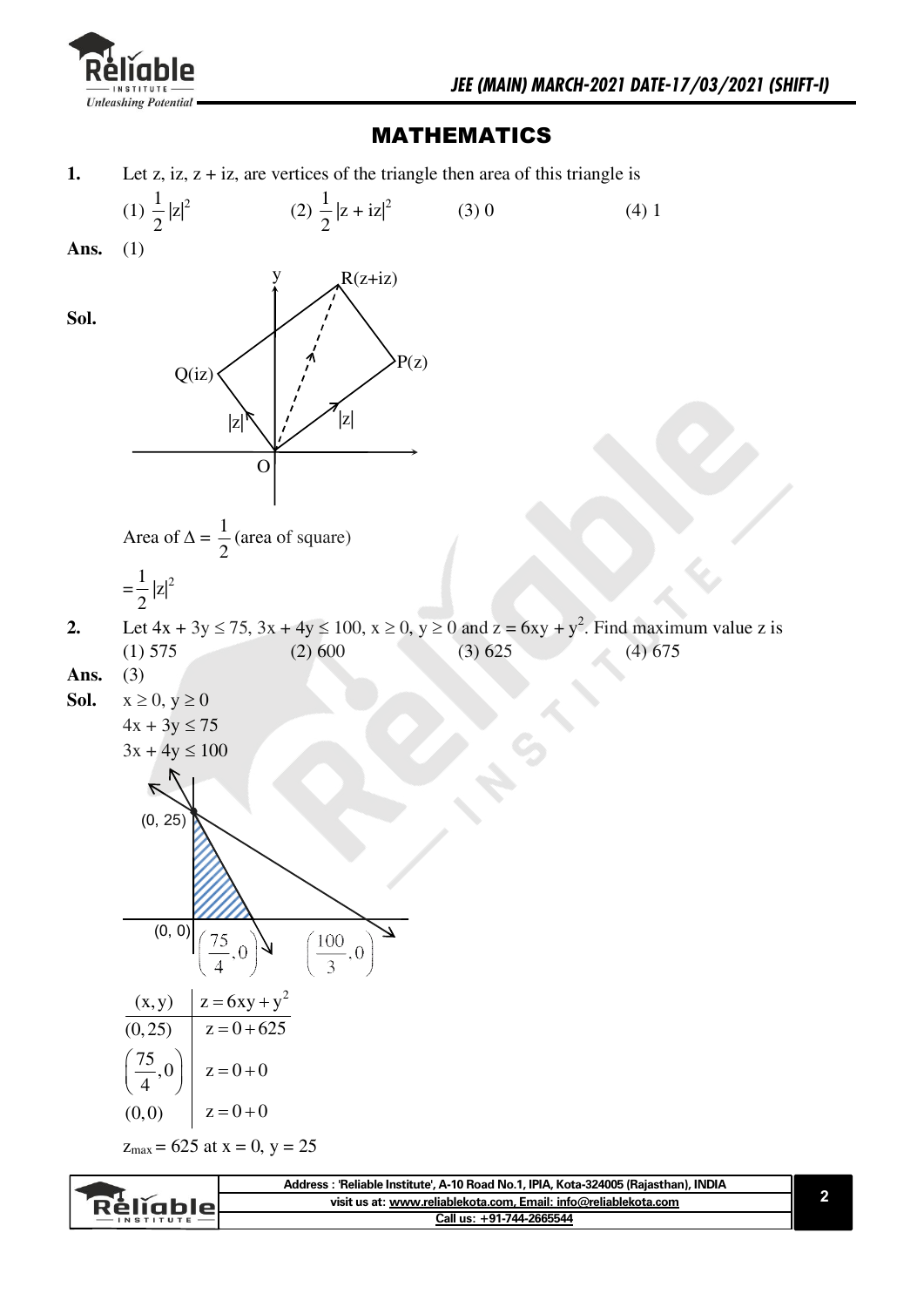

| 3.           |                               |   |              | on them is less than or equal to 8.                                                                                  |              |                                          |                                                                                                           | There are two dice each numbers as $1, 2, 3, 5, 7, 11$ . Find the probability that the sum of the no's                           |
|--------------|-------------------------------|---|--------------|----------------------------------------------------------------------------------------------------------------------|--------------|------------------------------------------|-----------------------------------------------------------------------------------------------------------|----------------------------------------------------------------------------------------------------------------------------------|
|              | (1) $\frac{1}{2}$             |   |              | $(2)\frac{17}{36}$                                                                                                   |              |                                          | $(3) \frac{19}{36}$                                                                                       | $(4)$ none of these                                                                                                              |
| Ans.<br>Sol. | (2)<br>$n(S) = 36$            |   |              | $(3, 3), (3, 5), (5, 1), (5, 2), (5, 3), (7, 1)$<br>Number of ordered pair $= 17$                                    |              |                                          |                                                                                                           | possible ordered pair ; (1, 1), (1, 2), (1, 3), (1, 5), (1, 7), (2, 1), (2, 2), (2, 3), (2, 5), (3, 1), (3, 2),                  |
|              | Probability = $\frac{17}{36}$ |   |              |                                                                                                                      |              |                                          |                                                                                                           |                                                                                                                                  |
| 4.           |                               |   |              |                                                                                                                      |              |                                          | Let $(p \rightarrow q) \leftrightarrow (\sim q * p)$ is a tautology, then $p * \sim q$ is equivalent to - |                                                                                                                                  |
|              | $(1) p \rightarrow q$         |   |              | $(2) p \vee q$                                                                                                       |              |                                          | $(3) p \leftrightarrow q$                                                                                 | $(4) p \wedge q$                                                                                                                 |
| Ans.         | (1)                           |   |              |                                                                                                                      |              |                                          |                                                                                                           |                                                                                                                                  |
| Sol.         |                               |   |              |                                                                                                                      |              |                                          |                                                                                                           |                                                                                                                                  |
|              | $\mathbf{p}$                  | q | $\sim q$     | $p \rightarrow q$                                                                                                    | $\neg q * p$ | $\neg q \wedge p$                        | $\sim (\sim q \wedge p)$                                                                                  |                                                                                                                                  |
|              | T                             | T | $\mathbf{F}$ | T                                                                                                                    | T            | $\mathbf{F}$                             | T                                                                                                         |                                                                                                                                  |
|              | $\mathbf{F}$                  | T | $\mathbf{F}$ | T                                                                                                                    | T            | $\mathbf F$                              | T                                                                                                         |                                                                                                                                  |
|              | T                             | F | T            | $\mathbf{F}$                                                                                                         | $\mathbf F$  | T                                        | $\mathbf{F}$                                                                                              |                                                                                                                                  |
|              | $\mathbf{F}$                  | F | T            | T                                                                                                                    | T            | $\mathbf{F}$                             | T                                                                                                         |                                                                                                                                  |
|              |                               |   |              |                                                                                                                      |              |                                          |                                                                                                           | for $(p \rightarrow q) \leftrightarrow (\sim q * p)$ to be tautology, truth values of $\sim q * p$ will be as shown in table so. |
|              |                               |   |              | $({\sim q} * p) \equiv {\sim (\sim q \land p)} \equiv q \lor {\sim p} \equiv {\sim p \lor q} \equiv p \rightarrow q$ |              |                                          |                                                                                                           |                                                                                                                                  |
|              |                               |   |              | Hence $p^* \sim q \equiv \sim (p \wedge \sim q) \equiv \sim p \vee q \equiv p \rightarrow q$                         |              |                                          |                                                                                                           |                                                                                                                                  |
|              |                               |   |              | The value of $\lim_{x\to 0^+} \frac{\cos^{-1}(x-[x]^2)\sin^{-1}(x-[x]^2)}{x-x^3}$                                    |              |                                          |                                                                                                           |                                                                                                                                  |
|              | (1) $\frac{\pi}{2}$           |   |              |                                                                                                                      |              | (2) $\frac{\pi}{4}$ (3) $-\frac{\pi}{2}$ |                                                                                                           | $(4) -\frac{\pi}{4}$                                                                                                             |
| Ans.         | (1)                           |   |              |                                                                                                                      |              |                                          |                                                                                                           |                                                                                                                                  |
| Sol.         |                               |   |              | $\lim_{x\to 0^+} \frac{\cos^{-1}(x-[x]^2)\sin^{-1}(x-[x]^2)}{x(1-x^2)}$                                              |              |                                          |                                                                                                           |                                                                                                                                  |
|              |                               |   |              | $\Rightarrow \lim_{x\to 0^+} \frac{\cos^{-1} x \sin^{-1} x}{x} = \frac{\pi}{2}$                                      |              |                                          |                                                                                                           |                                                                                                                                  |
| 6.           |                               |   |              | If $\frac{dy}{dx}$ = (x – 1) y + x – 1, y (0) = 0, find y(1) =                                                       |              |                                          |                                                                                                           |                                                                                                                                  |
|              |                               |   |              |                                                                                                                      |              |                                          |                                                                                                           | (1) $e^{\frac{1}{2}} - 1$ (2) $e^{-\frac{1}{2}} - 1$ (3) $1 - e^{-\frac{1}{2}}$ (4) $1 + e^{-\frac{1}{2}}$                       |
| Ans.         | (2)                           |   |              |                                                                                                                      |              |                                          |                                                                                                           |                                                                                                                                  |
|              |                               |   |              |                                                                                                                      |              |                                          |                                                                                                           |                                                                                                                                  |
|              |                               |   |              |                                                                                                                      |              |                                          |                                                                                                           | Address : 'Reliable Institute', A-10 Road No.1, IPIA, Kota-324005 (Rajasthan), INDIA                                             |

|                  | Address: 'Reliable Institute', A-10 Road No.1, IPIA, Kota-324005 (Rajasthan), INDIA |  |
|------------------|-------------------------------------------------------------------------------------|--|
| Relighiol        | visit us at: www.reliablekota.com, Email: info@reliablekota.com                     |  |
| <b>INSTITUTE</b> | Call us: +91-744-2665544                                                            |  |

١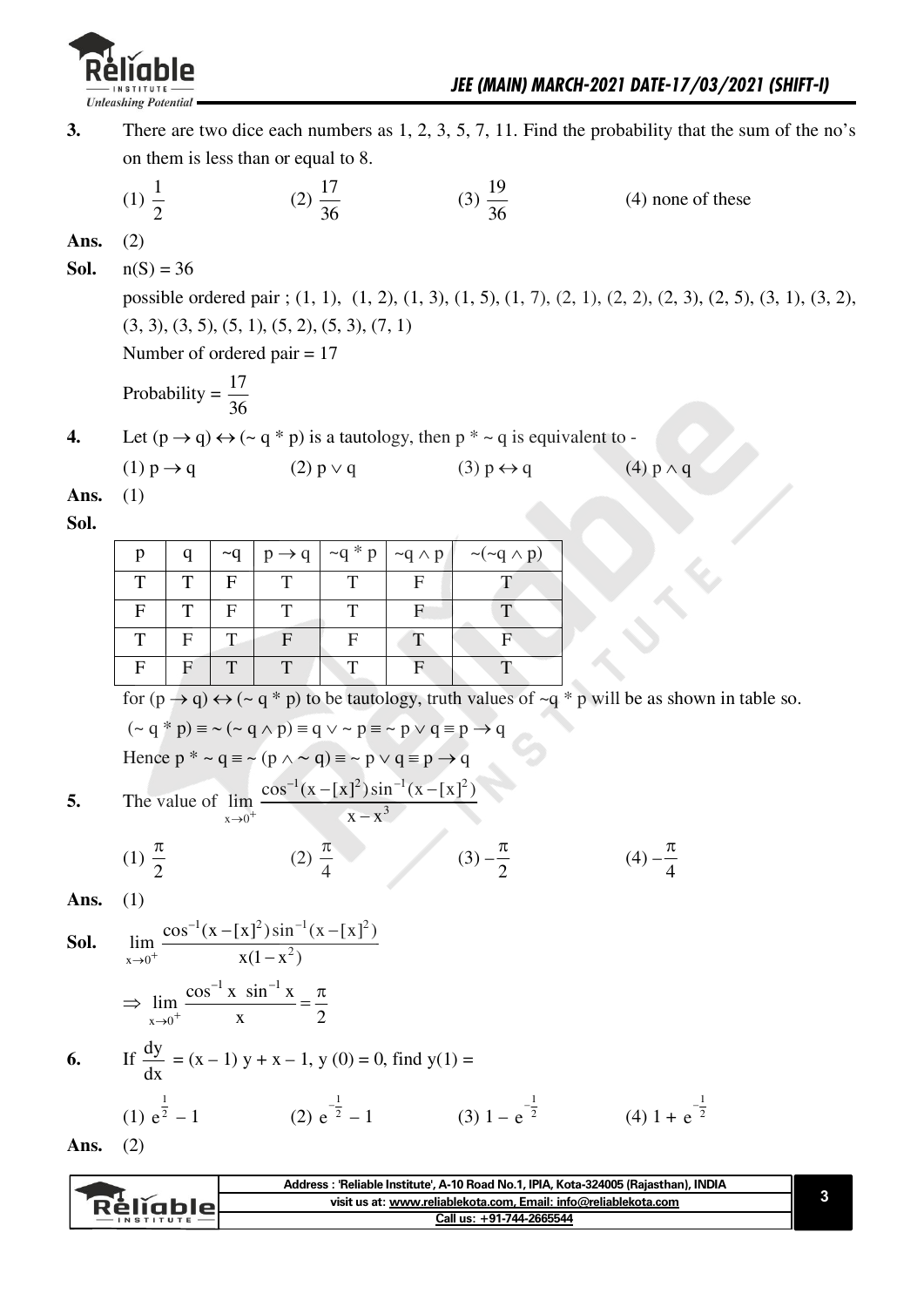

**Sol.** 
$$
\frac{dy}{dx} = (x-1)y + (x-1)
$$
  
\n $\frac{dy}{dx} = (x-1)(y+1)$   
\n $\frac{dy}{y+1} = (x-1) dx$   
\n $\ln(y+1) = \frac{x^2}{2} - x + c$   
\n $x = 0, y = 0$   
\n $\Rightarrow c = 0$   
\n $\therefore ln(y+1) = \frac{x^2}{2} - x$   
\nputting  $x = 1$ ,  $ln(y+1) = \frac{1}{2} - 1 = -\frac{1}{2}$   
\n $y + 1 = e^{-\frac{1}{2}}$   
\n $y = e^{-\frac{1}{2}} - 1$   
\n $\therefore y(1) = e^{-\frac{1}{2}} - 1$   
\n**7.** The value of  $\int_{0}^{\sqrt{\pi/2}} [ [x^2] + \cos x] dx$ ; (where [.] denotes greatest integer function)  
\n $(1) 1 - \sqrt{\frac{\pi}{2}}$  (2)  $\sqrt{\frac{\pi}{2}}$  (3)  $\sqrt{\frac{\pi}{2}} + 1$  (4)  $\sqrt{\frac{\pi}{2}} - 1$   
\n**Ans.** (4)

I =  $\int_{0}^{1} [\cos x] dx + \int_{1}^{\sqrt{\pi/2}} [1 + \cos x] dx$ Sol. =  $\int_{0}^{1} 0 + \int_{1}^{\sqrt{\pi/2}} 1 dx + \int_{1}^{\sqrt{\pi/2}} [\cos x] dx$  $= 0 + \sqrt{\frac{\pi}{2}} - 1 + \int 0 \, dx$  $=\sqrt{\frac{\pi}{2}}$  -1

| visit us at: www.reliablekota.com, Email: info@reliablekota.com<br><b>Réliable</b> |  |
|------------------------------------------------------------------------------------|--|
| Call us: +91-744-2665544<br><b>INSTITUTE</b>                                       |  |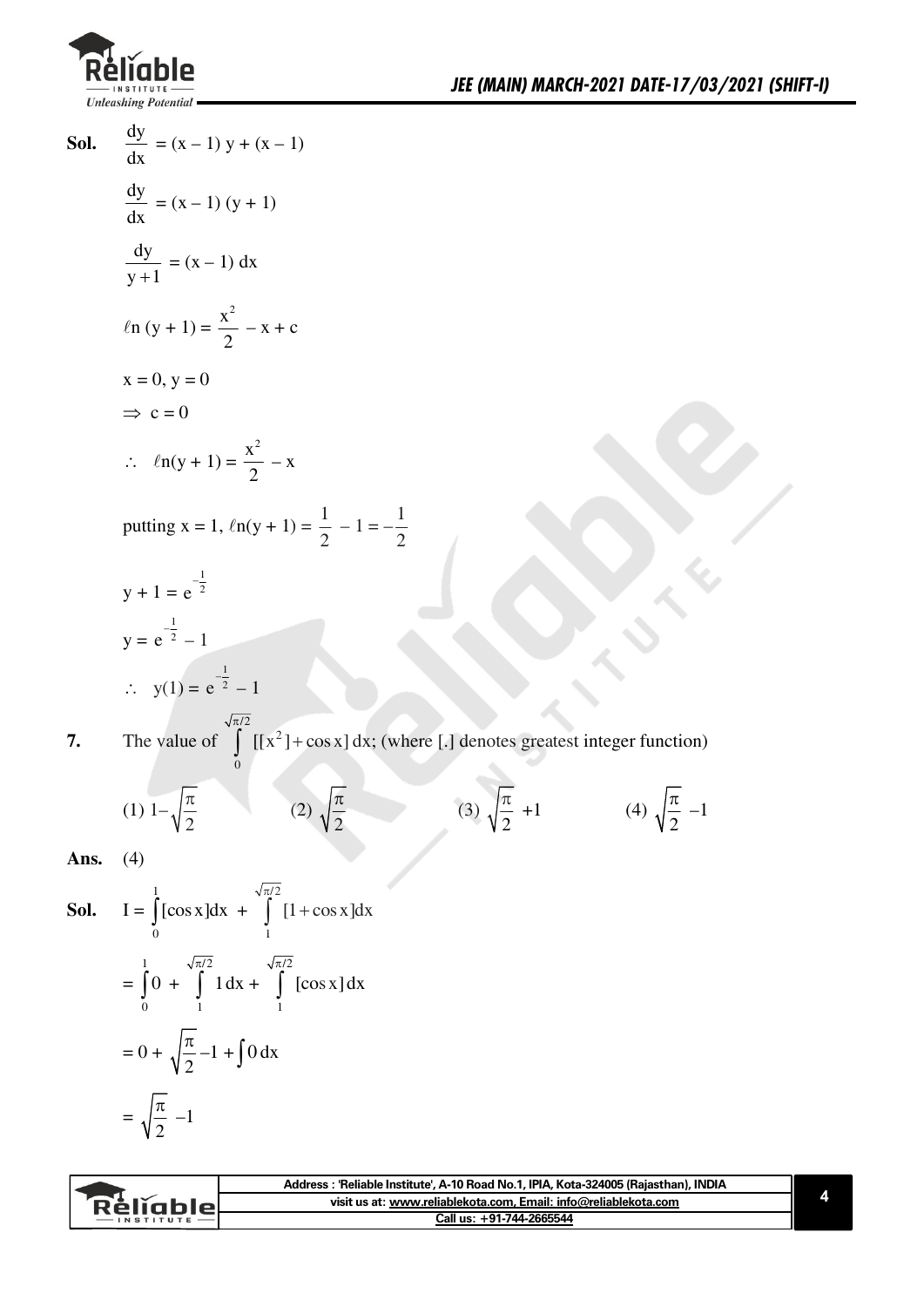

(4)  $g(\alpha)$  has point of inflection at  $\alpha = -\frac{1}{2}$ 

- If 4<sup>th</sup> term in the expansion of  $(x + x^{\log_2 x})^7$  is 4480 then x is equal to 8.
	- $(1) 2$  $(2)$  3  $(3)$  4  $(4) 5$
- Ans.  $(1)$

**Sol.** 
$$
{}^{7}C_{3} x^{4} (x^{\log_{2} x})^{3} = 4480
$$
  
35  $x^{4} (x^{\log_{2} x})^{3} = 4480$   
 $x^{4} (x^{\log_{2} x})^{3} = 128$ 

take log w.r.t base 2 we get 4  $\log_2 x + 3\log_2 (x^{\log_2 x}) = \log_2 128$ 

- Let  $log_2 x = y$  $4y + 3y^2 = 7$  $\Rightarrow$  y = 1,  $\frac{-7}{3}$  $\Rightarrow$  log<sub>2</sub>x = 1,  $\frac{-7}{3}$  $x = 2, x = 2^{-7/3}$
- Let  $g(\alpha) = \int_{\pi/6}^{\pi/3} \frac{\sin^{\alpha} x}{\sin^{\alpha} x + \cos^{\alpha} x} dx$  than which of the following option is **INCORRECT**? 9. (2)  $g(\alpha)$  is strictly decreasing function
	- (1)  $g(\alpha)$  is increasing function
	- (3)  $g(\alpha)$  is even function
- $(2)$ Ans.

**Sol.** 
$$
g(\alpha) = \int_{\pi/6}^{\pi/3} \frac{\sin^{\alpha} x}{\sin^{\alpha} x + \cos^{\alpha} x} dx
$$
 ...... (i)  

$$
g(\alpha) = \int_{\pi/6}^{\pi/3} \frac{\cos^{\alpha} x}{\sin^{\alpha} x + \cos^{\alpha} x} dx
$$
 ...... (ii)

adding equation  $(i)$  and  $(ii)$ 

$$
2g(\alpha) = \int_{\pi/6}^{\pi/3} 1 dx = \frac{\pi}{6}
$$

$$
\Rightarrow g(\alpha) = \frac{\pi}{12}
$$

|               | Address : 'Reliable Institute', A-10 Road No.1, IPIA, Kota-324005 (Rajasthan), INDIA |  |
|---------------|--------------------------------------------------------------------------------------|--|
| Réliable      | visit us at: www.reliablekota.com, Email: info@reliablekota.com                      |  |
| $-$ INSTITUTE | Call us: +91-744-2665544                                                             |  |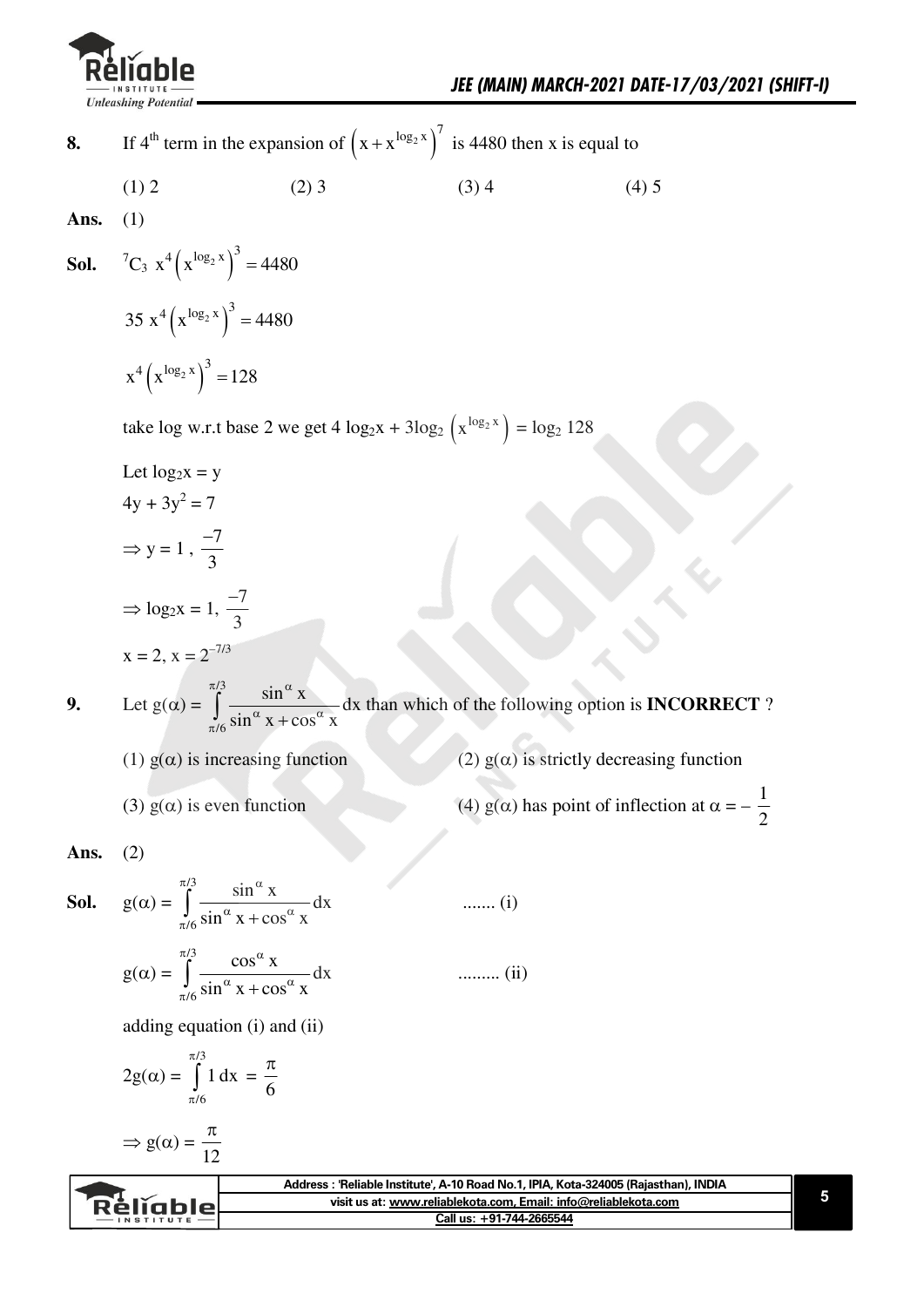

If  $y = 4 + \frac{1}{5 + \frac{1}{4 + \frac{1}{5} + \frac{1}{4 + \frac{1}{5} + \dots}}}$  then find the value of 'y' 10. (1)  $\frac{10+2\sqrt{30}}{5}$  (2)  $\frac{10-2\sqrt{30}}{5}$  (3)  $\frac{5+\sqrt{30}}{10}$  (4)  $\frac{6-\sqrt{30}}{5}$ Ans.  $(1)$ **Sol.**  $y = 4 + \frac{1}{5 + \frac{1}{y}}$  $y = 4 + \frac{y}{5y+1}$  $5y^2 - 20y - 4 = 0$  $y = \frac{20 \pm \sqrt{400 + 80}}{10}$  $y = \frac{20 \pm 4\sqrt{30}}{10}$ ,  $y > 0$  $y = \frac{10 + 2\sqrt{30}}{5}$ If  $\lim_{x\to 0} \frac{\cos(\sin x) - \cos x}{x^4} = \frac{1}{k}$  then find the value of k. 11.  $(2)$  6  $(1)$  4  $(4)$  3  $(3) 2$  $(2)$ Ans.  $\frac{1}{k} = \lim_{x \to 0} \frac{2 \sin \left( \frac{\sin x + x}{2} \right) \sin \left( \frac{x - \sin x}{2} \right)}{4}$ Sol.  $= \lim_{x\to 0} \frac{(\sin x + x)(x - \sin x)}{2x^4} = \left( \lim_{x\to 0} \frac{\sin x + x}{2x} \right) \left( \lim_{x\to 0} \frac{x - \sin x}{x^3} \right)$ = 1x  $\lim_{x\to 0} \frac{1-\cos x}{3x^2} = \frac{1}{6}$  $k = 6$ 

y-axis lies on a plane having point  $(1, 2, 3)$ , then equation of plane is 12.

 $(1) x + 3z = 10$  $(2) x + 3z = 0$  $(3)$  3x – z = 0  $(4)$  3x + y = 6

Ans.  $(3)$ 

|                 | Address : 'Reliable Institute', A-10 Road No.1, IPIA, Kota-324005 (Rajasthan), INDIA |  |
|-----------------|--------------------------------------------------------------------------------------|--|
| <b>Rèlighle</b> | visit us at: www.reliablekota.com, Email: info@reliablekota.com                      |  |
|                 | Call us: +91-744-2665544                                                             |  |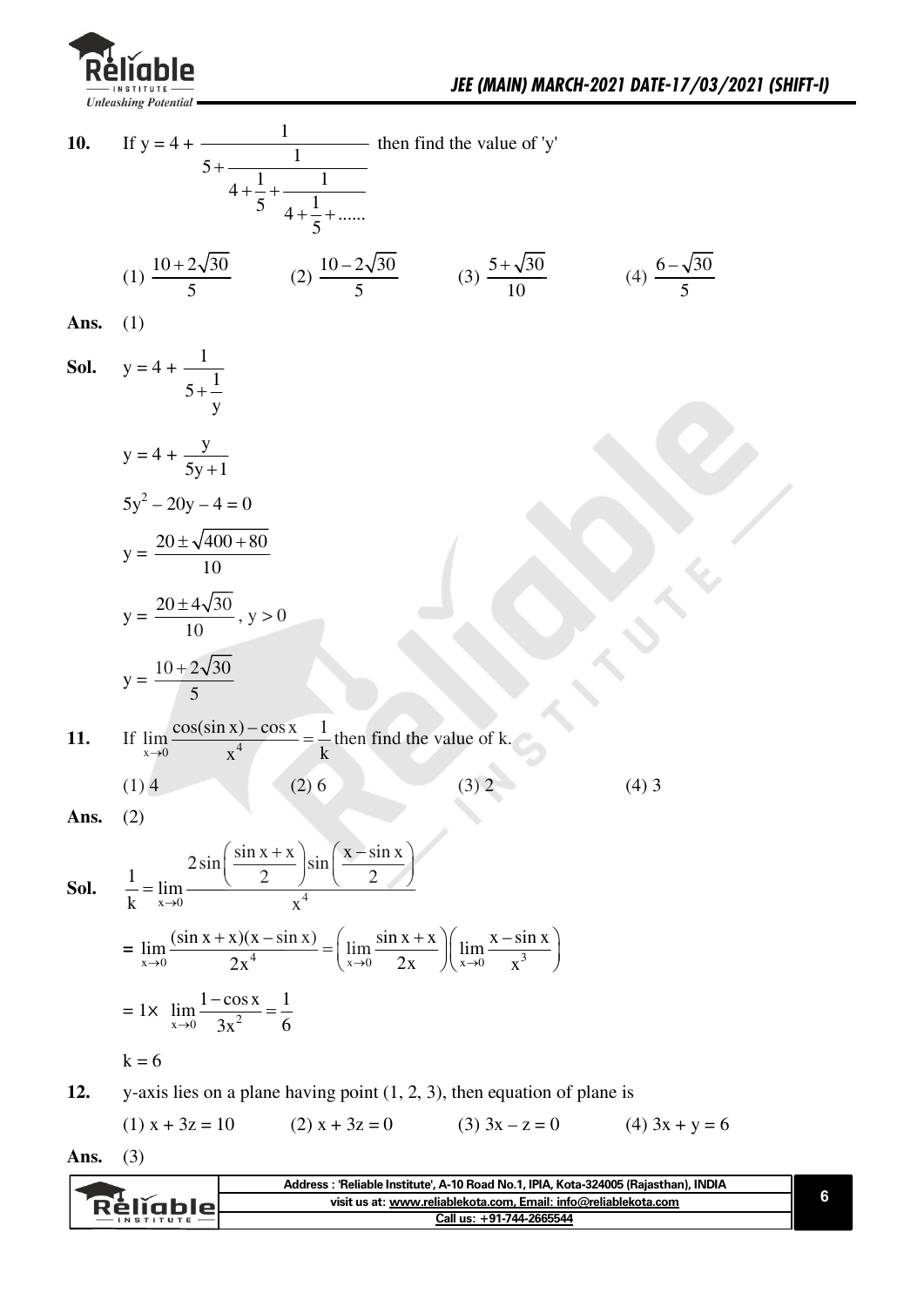

Let the equation of the plane is  $a(x - 1) + b(y - 2) + c(z - 3) = 0$ Sol.  $\mathbf{v}$ -axis lies on it D.R.'s of y-axis are 0, 1, 0  $\therefore$  0.a + 1.b + 0.c = 0  $\Rightarrow$  b = 0  $\therefore$  Equation of plane is  $a(x - 1) + c(z - 3) = 0$  $x = 0$ ,  $z = 0$  also satisfy it  $-a - 3c = 0 \implies a = -3c$  $-3c(x-1) + c(z-3) = 0$  $-3x + 3 + z - 3 = 0$  $3x - z = 0$ If  $A = \begin{bmatrix} 0 & \sin \alpha \\ \sin \alpha & 0 \end{bmatrix}$  where  $\alpha \in \left(0, \frac{\pi}{2}\right)$  and  $\left|A^2 - \frac{1}{2}I\right| = 0$ , then the value of  $\alpha$  is 13. (1)  $\frac{\pi}{6}$ (3)  $\frac{\pi}{2}$ (4)  $\frac{\pi}{4}$ (2)  $\frac{\pi}{2}$ Ans.  $(4)$  $A^{2} = \begin{bmatrix} 0 & \sin \alpha \\ \sin \alpha & 0 \end{bmatrix} \begin{bmatrix} 0 & \sin \alpha \\ \sin \alpha & 0 \end{bmatrix} = \begin{bmatrix} \sin^{2} \alpha & 0 \\ 0 & \sin^{2} \alpha \end{bmatrix}$ Sol.  $A^{2} - \frac{1}{2}I = \begin{bmatrix} \sin^{2} \alpha & 0 \\ 0 & \sin^{2} \alpha \end{bmatrix} - \begin{bmatrix} \frac{1}{2} & 0 \\ 0 & \frac{1}{2} \end{bmatrix} = \begin{bmatrix} \sin^{2} \alpha - \frac{1}{2} & 0 \\ 0 & \sin^{2} \alpha - \frac{1}{2} \end{bmatrix}$  $\Rightarrow \left| A^2 - \frac{1}{2} I \right| = 0$  $\begin{vmatrix} \sin^2 \alpha - \frac{1}{2} & 0 \\ 0 & \sin^2 \alpha - \frac{1}{2} \end{vmatrix} = 0$  $\Rightarrow \left(\sin^2 \alpha - \frac{1}{2}\right)^2 = 0 \Rightarrow \sin^2 \alpha = \frac{1}{2} \Rightarrow \sin \alpha = \frac{1}{\sqrt{2}}, -\frac{1}{\sqrt{2}}$  $\alpha = \frac{\pi}{4}$ 

If  $\tan^{-1}(1+x) + \cot^{-1}\left(\frac{1}{x-1}\right) = \tan^{-1}\frac{8}{31}$ , then sum of possible value of 'x' is equal to 14.

(1) 
$$
\frac{-31}{4}
$$
 (2)  $\frac{-33}{4}$  (3)  $\frac{-32}{4}$  (4)  $\frac{-30}{4}$ 

 $(3)$ Ans.

| visit us at: www.reliablekota.com, Email: info@reliablekota.com<br>Réligble!<br>Call us: +91-744-2665544<br><b>INSTITUTE</b> | Address: 'Reliable Institute', A-10 Road No.1, IPIA, Kota-324005 (Rajasthan), INDIA |
|------------------------------------------------------------------------------------------------------------------------------|-------------------------------------------------------------------------------------|
|                                                                                                                              |                                                                                     |
|                                                                                                                              |                                                                                     |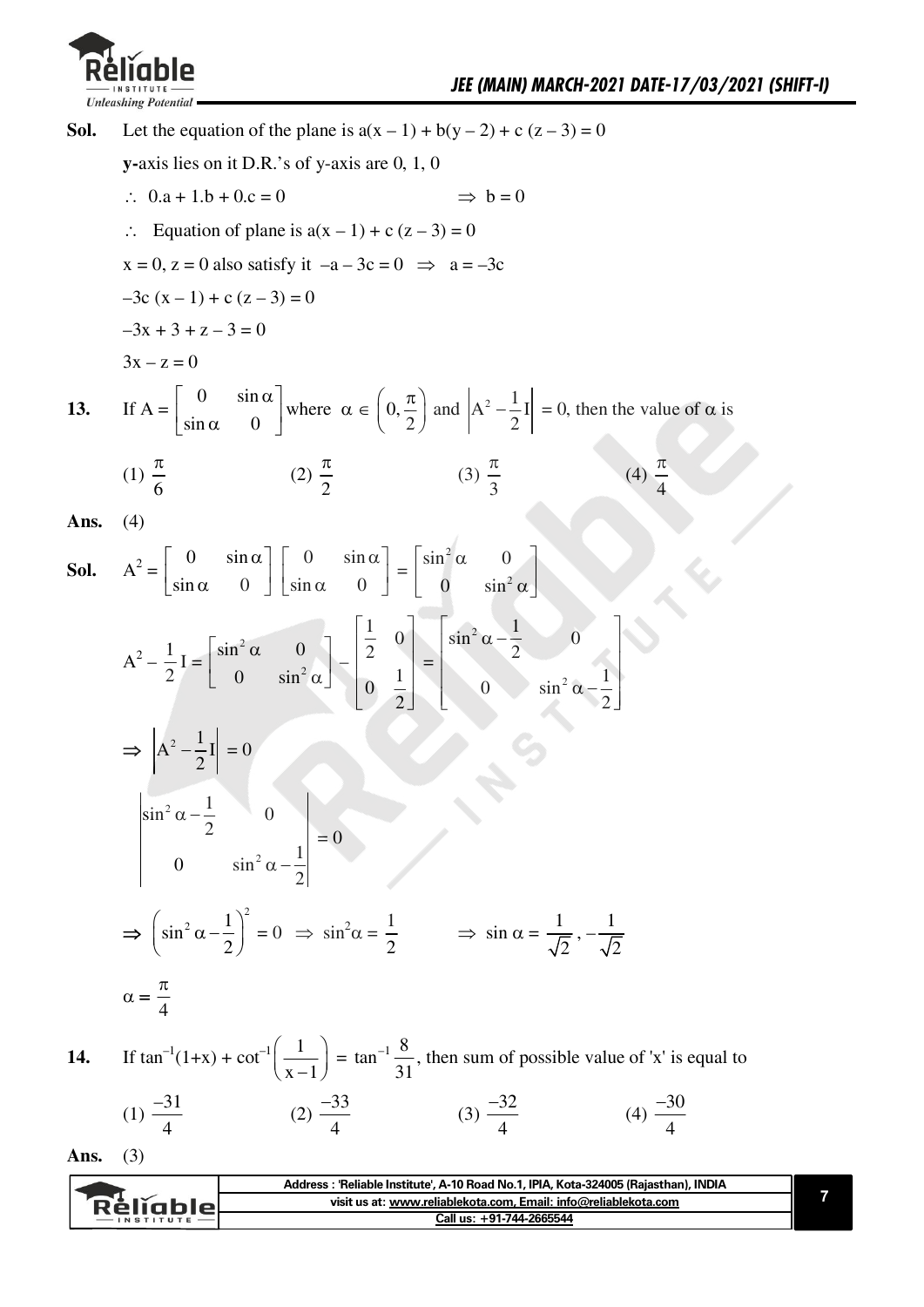

Taking tan both sides Sol.

$$
\frac{(1+x)+(x-1)}{1-(1+x)(x-1)} = \frac{8}{31}
$$
  
\n
$$
\Rightarrow \frac{2x}{2-x^2} = \frac{8}{31}
$$
  
\n
$$
\Rightarrow 4x^2 + 31x - 8 = 0
$$
  
\n
$$
\Rightarrow x = -8, \frac{1}{4}
$$
  
\nbut at  $x = \frac{1}{4}$   
\nLHS  $\ge \frac{\pi}{2}$  and RHS  $\le \frac{\pi}{2}$   
\nSo, only solution is  $x = -8$   
\n15. If the equation  
\n
$$
kx + y + z = 1
$$
\n
$$
x + ky + z = 1
$$
\n
$$
x + y + kz = 1
$$
\nhave no solution, then  
\n(1) k = 1 (2) k = -2 (3) k = -1 (4) k = 2  
\nAns. (2)  
\nSoI.  $D = \begin{vmatrix} k & 1 & 1 \\ 1 & k & 1 \\ 1 & 1 & k \end{vmatrix} = 0$   
\n $k(k^2 - 1) - (k - 1) + (1 - k) = 0$   
\n $(k - 1)(k^2 + k - 1 - 1) = 0$   
\n $(k - 1)(k^2 + 1 - 2) = 0$   
\n $(k - 1)(k^2 + 1 - 2) = 0$   
\n $k = 1, k = 2$   
\nfor k = 1 equation identical so  $k = -2$  for no solution.  
\n16. If PQR is triangle and perpendicular bisector of PR is  $2x - y + 2 = 0$  then c

- 0 then circumcenter of  $\triangle PQR$  $is$ 
	- $(1)$   $(1,4)$  $(2) (-2,-2)$  $(3)(2,6)$  $(4)$   $(0,2)$
- $(2)$ Ans.

| Address: 'Reliable Institute', A-10 Road No.1, IPIA, Kota-324005 (Rajasthan), INDIA |  |
|-------------------------------------------------------------------------------------|--|
| visit us at: www.reliablekota.com. Email: info@reliablekota.com<br>Réligblet        |  |
| Call us: +91-744-2665544                                                            |  |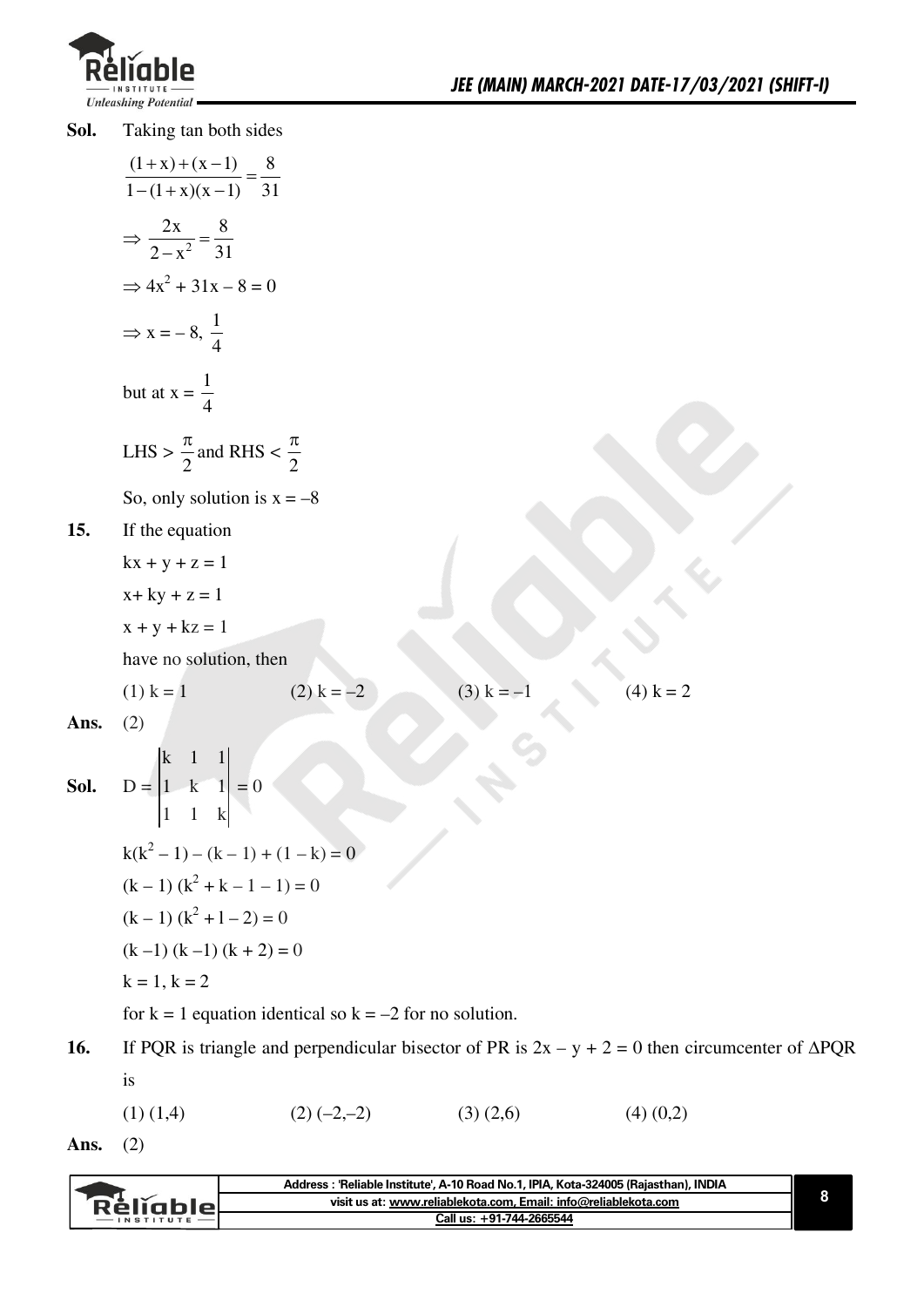

**Sol.**





Perpendicular bisector of PR :  $2x - y + 2 = 0$  ......(1)

Mid point of  $PQ \rightarrow M(1,1)$ .

equation of perpendicular bisector of PQ :  $x - y = 0$  ......(2)

- $\therefore$  POI of equation (1) & (2) is circumcentre
- So, circumcentre  $(-2,-2)$
- **17.** 3 games are played in a school. If some students played exactly 2 games, and no student play all the 3 games, then which venn diagram can represents the above situation



- $(3)$  Only C is correct  $(4)$  None of these
- 

- **Ans.**  $(4)$
- **Sol.** In are the  $(A)$ ,  $(B)$ ,  $(C)$  there are some students which play all the three games hence no venn diagram is correct
- **18.** Let there are two teams, one team has 7 boys and 6 girls & other team has 4 boys n girls. Let total match between two teams of same genders one 52 (each match is happened between two players) then n is equal to
	- $(1) 8$   $(2) 6$   $(3) 5$   $(4) 4$
- **Ans.** (4)

**Sol.**  $7 \times 4 + 6 \times n = 52$ 

 $6n = 24$ 

 $\Rightarrow$  n = 4

|               | Address: 'Reliable Institute', A-10 Road No.1, IPIA, Kota-324005 (Rajasthan), INDIA |  |
|---------------|-------------------------------------------------------------------------------------|--|
| Rélighiel     | visit us at: www.reliablekota.com, Email: info@reliablekota.com                     |  |
| $-$ INSTITUTE | Call us: +91-744-2665544                                                            |  |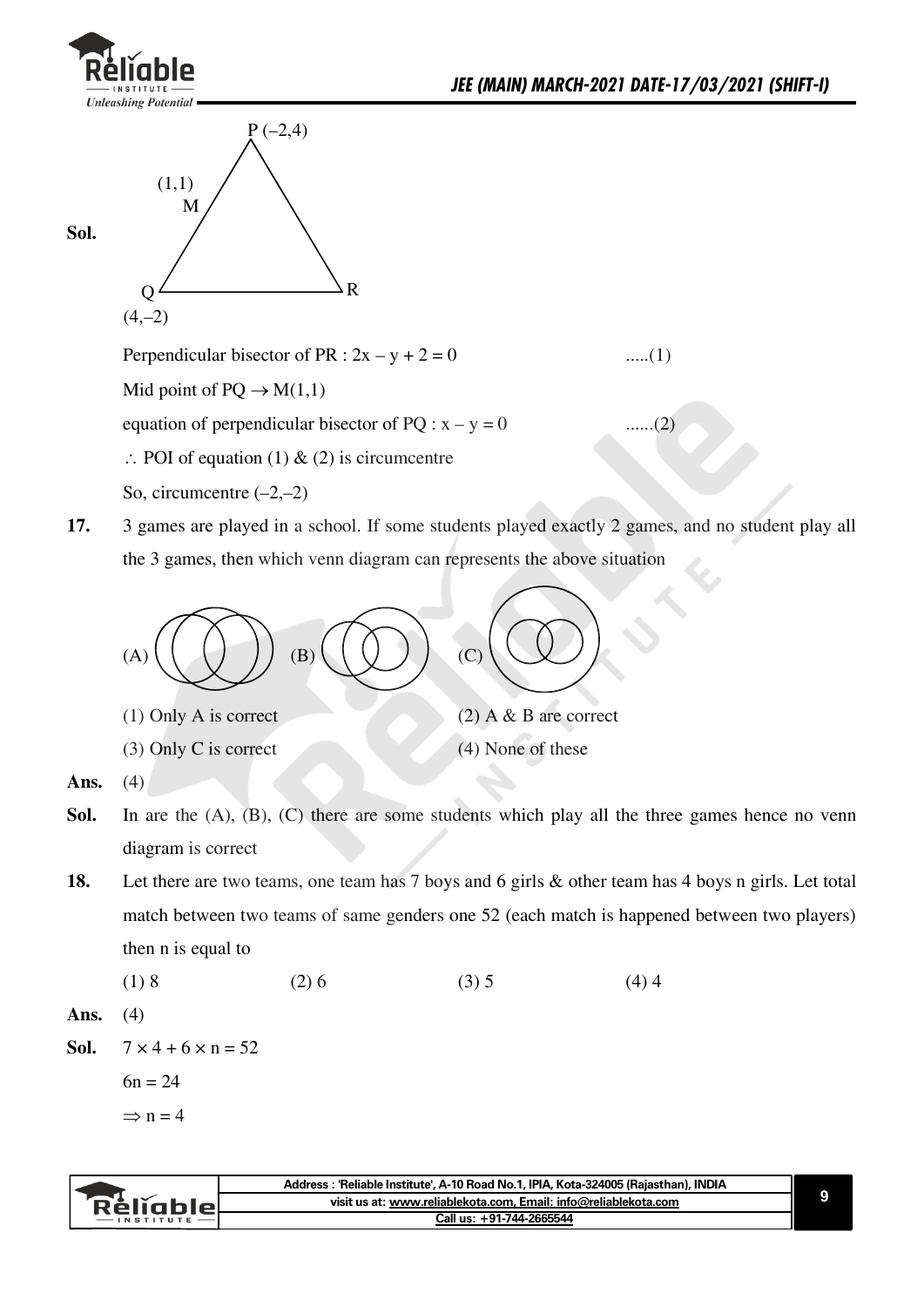

**19.** Let  $S_1 = x^2 + y^2 - 10x - 10y - 41 = 0$  and  $S_2 = x^2 + y^2 - 16x - 10y + 80 = 0$  are two circles, then which of the following is INCORRECT?

- $(1)$  Both circles intersect each other at two distinct points
- $(2)$  Centres of both circles lie inside the region of each other
- $(3)$  Distance between centres is average of radii of circles
- $(4)$  Both circles pass through centers of each other

Ans.  $(2)$ 

**Sol.**  $C_1$  (5, 5),  $C_2$  (8, 5) position of  $C_1(5, 5)$  in  $S_2 = 0$  $=25+25-80-50+80$  $= 0$ position of  $C_2(8, 5)$  in  $S_1 = 0$  $\equiv 64 + 25 - 80 - 50 + 41$  $= 0$ 

 $\Rightarrow$  S<sub>1</sub> and S<sub>2</sub> intersect each other and pass through center of each other

**20.** Let S<sub>1</sub> & S<sub>2</sub> be two circles  $x^2 + y^2 - 10x - 10y + 41 = 0$  and  $x^2 + y^2 - 24x - 10y + 160 = 0$ rbspb`tfvbiyM.fs^pofntonP.^naM/fs^pofntocP/+Jfnfmumv^iubocafst^n`bM.M/fs\\\\\\

**Ans.** 1

**Sol.**  $S_1$ :  $(x-5)^2 + (y-5)^2 = 9$  centre (5, 5),  $r_1 = 3$  $S_2$ :  $(x - 12)^2 + (y - 5)^2 = 9$  centre (12, 5),  $r_2 = 3$ 



So  $(P_1P_2)_{\text{min}}=1$ 

**21.** If  $cot^{-1}\alpha = cot^{-1}2 + cot^{-1}8 + cot^{-1}18 + cot^{-1}32 + \dots$  up to 100 terms then ' $\alpha$ ' is equal to **Ans.** 1.01

**Sol.** RHS = 
$$
\sum_{n=1}^{100} \cot^{-1} 2n^2 = \sum_{n=1}^{100} \tan^{-1} \left( \frac{2}{4n^2} \right)
$$
  
= 
$$
\sum_{n=1}^{100} \tan^{-1} \left( \frac{(2n+1) - (2n-1)}{1 + (2n+1)(2n-1)} \right)
$$
  
= 
$$
\sum_{n=1}^{100} \tan^{-1} (2n+1) - \tan^{-1} (2n-1)
$$
  
= 
$$
\tan^{-1} 201 - \tan^{-1} 1
$$
  
= 
$$
\tan^{-1} \left( \frac{200}{202} \right)
$$
  

$$
\Rightarrow \cot^{-1} \alpha = \cot^{-1} \left( \frac{101}{100} \right)
$$
  

$$
\Rightarrow \alpha = 1.01
$$

| visit us at: www.reliablekota.com, Email: info@reliablekota.com<br>Rěliable. | Address : 'Reliable Institute', A-10 Road No.1, IPIA, Kota-324005 (Rajasthan), INDIA |  |
|------------------------------------------------------------------------------|--------------------------------------------------------------------------------------|--|
|                                                                              |                                                                                      |  |
|                                                                              | Call us: +91-744-2665544                                                             |  |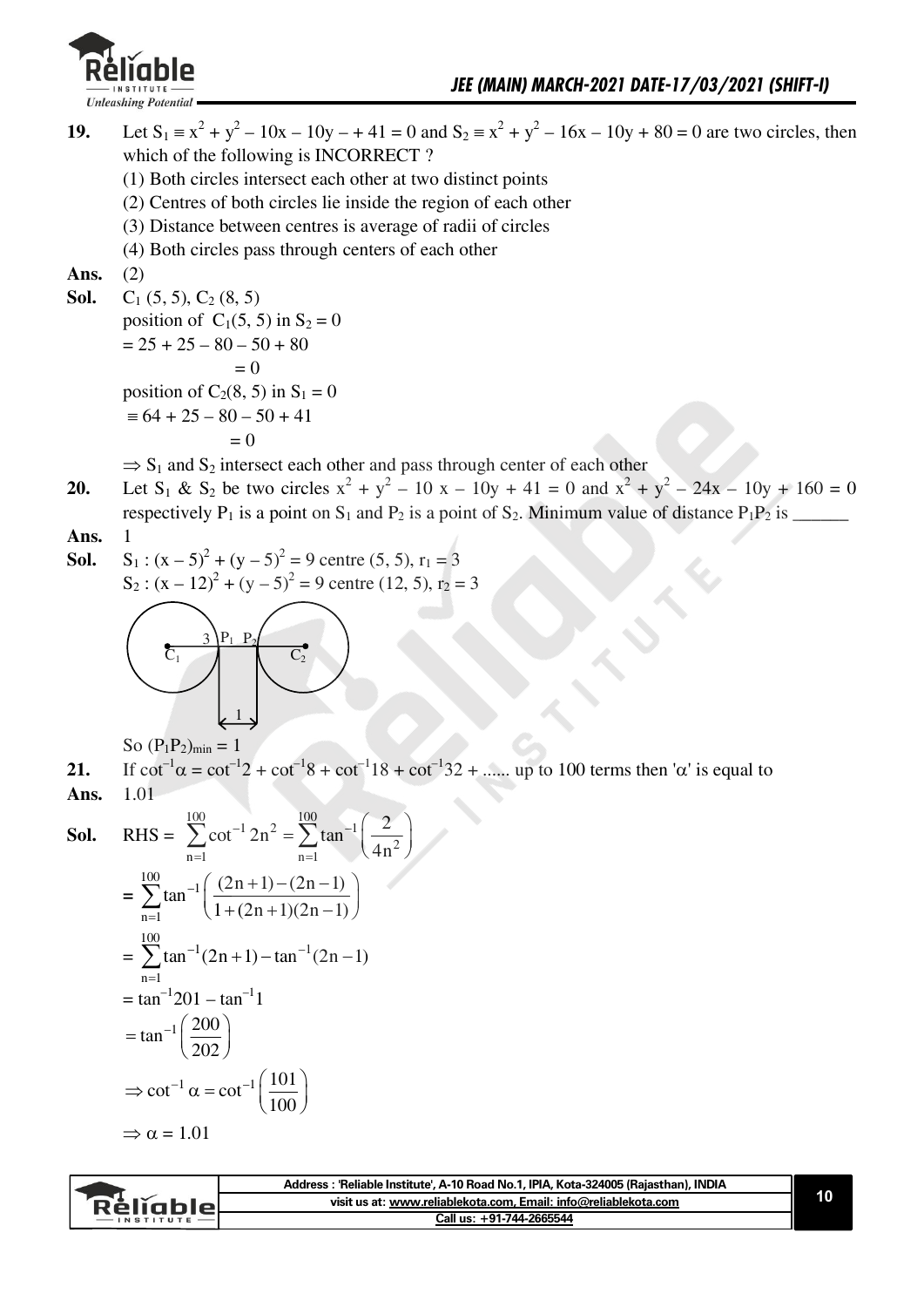

Let B<sub>i</sub>  $(i = 1, 2, 3)$  be three independent events in a sample space. The probability that only B<sub>1</sub>  $22.$ occur is  $\alpha$ , only  $B_2$  occurs is  $\beta$  and only  $B_3$  occurs is  $\gamma$ . Let p be the probability that none of the events B<sub>i</sub> occurs and these 4 probabilities satisfy the equations  $(\alpha - 2\beta)$  p =  $\alpha\beta$  and  $(\beta - 3\gamma)p = 2\beta\gamma$  (All the probabilities are assumed to lie in the interval (0,1)). Then  $\frac{P(B_1)}{P(B_2)}$  is

equal to \_\_\_\_\_\_\_.

#### Ans. 6

Sol. Let x, y, z be probability of  $B_1$ ,  $B_2$ ,  $B_3$  respectively  $\Rightarrow$  x(1 - y)(1 - z) =  $\alpha \Rightarrow$  y(1 - x)(1 - z) =  $\beta \Rightarrow$  z(1 - x)(1 - y) =  $\gamma \Rightarrow$  (1 - x)(1 - y) (1 - z) = P Putting in the given relation we get  $x = 2y$  and  $y = 3z$   $\Rightarrow x = 6z$   $\Rightarrow \frac{x}{z} = 6$ 

23. Let 
$$
A = \begin{bmatrix} 2 & 3 \\ 0 & -1 \end{bmatrix}
$$
, the value of  $det(A^4) - det(A^{10} - (adj(2A))^{10})$ 

Ans. 16

- $|A| = -2 \Rightarrow |A|^4 = 16$ Sol.
	- $A^{10} = \begin{bmatrix} 2^{10} & 2^{10} 1 \\ 0 & 1 \end{bmatrix} = \begin{bmatrix} 1024 & 1023 \\ 0 & 1 \end{bmatrix}$  $2.5$   $\begin{bmatrix} 4 & 6 \end{bmatrix}$

$$
2A = \begin{bmatrix} 0 & -2 \end{bmatrix}
$$
  
adj(2A) = 
$$
\begin{bmatrix} -2 & -6 \\ 0 & 4 \end{bmatrix}
$$
  
adj(2A) = 
$$
-2 \begin{bmatrix} 1 & 3 \\ 0 & -2 \end{bmatrix}
$$
  
(adj(2A))<sup>10</sup> = 
$$
2^{10} \begin{bmatrix} 1 & 3 \\ 0 & -2 \end{bmatrix}
$$

$$
= 2^{10} \begin{bmatrix} 1 & -\left(2^{10} - 1\right) \\ 0 & 2^{10} \end{bmatrix}
$$

$$
= 2^{10} \begin{bmatrix} 1 & -1023 \\ 0 & 1024 \end{bmatrix}
$$

 $\Gamma$ 

$$
A^{10} - (adj(2A))^{10} = \begin{bmatrix} 0 & 2^{11} \times 1023 \\ 0 & 1 - (1024)^2 \end{bmatrix}
$$

 $|A^{10} \text{adi}(2A)^{10}| = 0$ 

|                 | Address : 'Reliable Institute', A-10 Road No.1, IPIA, Kota-324005 (Rajasthan), INDIA |  |
|-----------------|--------------------------------------------------------------------------------------|--|
| <b>Religble</b> | visit us at: www.reliablekota.com, Email: info@reliablekota.com                      |  |
| $-$ INSTITUTE   | Call us: +91-744-2665544                                                             |  |